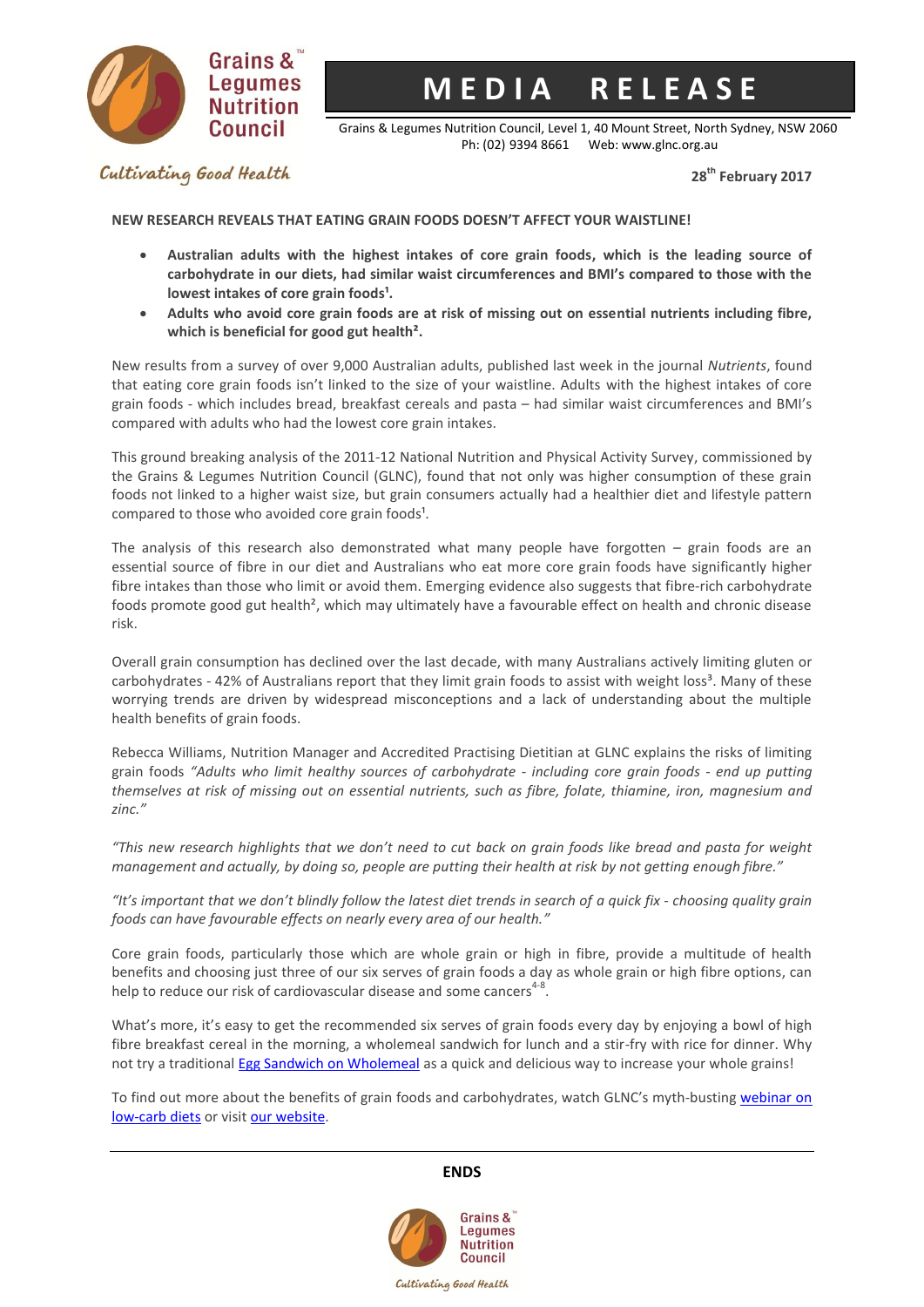### **Contacts**

*For any enquiries on this media release or for more recipes or resources please contact:* Alexandra Locke, Marketing & Communications Coordinator, Grains & Legumes Nutrition Council™ Phone: 02 9394 8664 Email: [a.locke@glnc.org.au](mailto:a.locke@glnc.org.au)

#### **Additional Recipes**

[Egg & Lettuce Sandwiches on Seeded Wholemeal](http://bit.ly/2kqHZdt) Recipe kindly provided by Burgen. [Quinoa & Wheat Berry](http://bit.ly/2jh7X62) Tabbouleh

#### **Resources**

[GLNC Whole Grain Foods Factsheet](http://www.glnc.org.au/wp-content/uploads/2011/04/Whole-Grain-Foods_Consumer.pdf) [GLNC Grains for Health Report](http://www.glnc.org.au/wp-content/uploads/2014/10/Grains-for-Health-Report-FINAL.pdf) [GLNC Grains & Weight Loss Resources](http://www.glnc.org.au/grains-2/grains-and-health/weightloss/)

\*Please refer to the attachments to your email for the below infographics.



## **Take a look at our social media channels for easy tips, recipes and more!**

# [GLNC Facebook](https://www.facebook.com/GrainsLegumesNC/) [GLNC Instagram](https://www.instagram.com/grainslegumesnc/) [GLNC Twitter](https://twitter.com/GrainsLegumesNC)

#### **References**

- 1. Fayet-Moore F, Petocz P, McConnell A, Tuck K, Mansour M. The Cross-Sectional Association between Consumption of the Recommended Five Food Group "Grain (Cereal)", Dietary Fibre and Anthropometric Measures among Australian Adults. Nutrients. 2017;9(2):157.
- 2. Jones JM, Peña RJ, Korczak R, Braun HJ. CIMMYT Series on Carbohydrates, Wheat, Grains, and Health: Carbohydrates, Grains, and Wheat in Nutrition and Health: Their Relation to Digestion, Digestive Disorders, Blood Glucose, and Inflammation. Cereal Foods World. 2016;61(1):4-17.



Cultivating Good Health